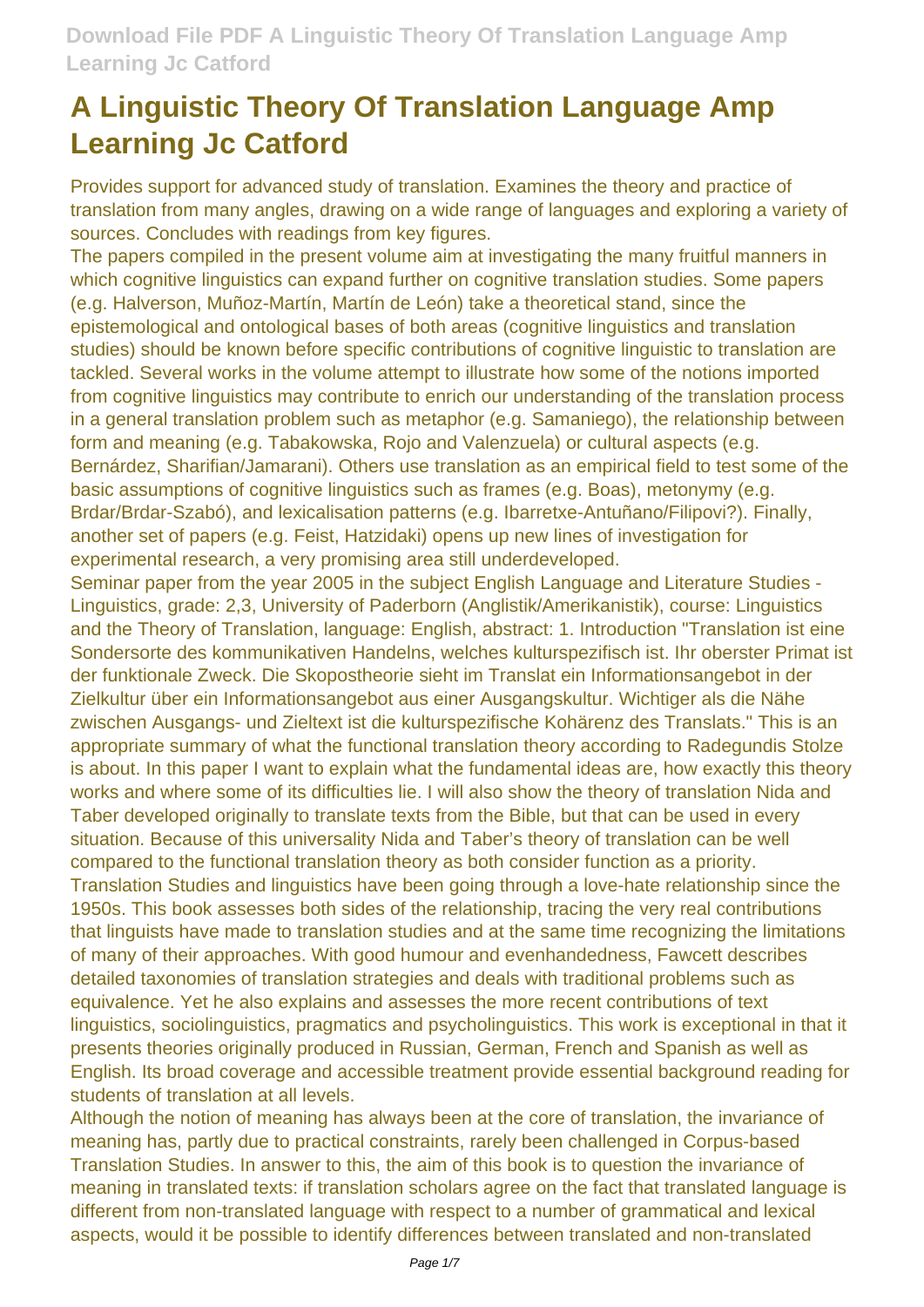language on the semantic level too? More specifically, this books tries to formulate an answer to the following three questions: (i) how can semantic differences in translated vs nontranslated language be investigated in a corpus-based study?, (ii) are there any differences on the semantic level between translated and non-translated language? and (iii) if there are differences on the semantic level, can we ascribe them to any of the (universal) tendencies of translation? In this book, I establish a way to visually explore semantic similarity on the basis of representations of translated and non-translated semantic fields. A technique for the comparison of semantic fields of translated and non-translated language called SMM++ (based on Helge Dyvik's Semantic Mirrors method) is developed, yielding statistics-based visualizations of semantic fields. The SMM++ is presented via the case of inchoativity in Dutch (beginnen [to begin]). By comparing the visualizations of the semantic fields on different levels (translated Dutch with French as a source language, with English as a source language and non-translated Dutch) I further explore whether the differences between translated and nontranslated fields of inchoativity in Dutch can be linked to any of the well-known universals of translation. The main results of this study are explained on the basis of two cognitively inspired frameworks: Halverson's Gravitational Pull Hypothesis and Paradis' neurolinguistic theory of bilingualism.

With respect to translation, a detailed discussion regarding the relationship between a particular choice of Theme and the intended meaning of the text covers both Chapter IV and Chapter V of the study. The research also examines how meanings made through the thematic choices in the original texts are interpreted and reproduced by the translator, and the effect of this upon the translations.

It is perhaps axiomatic to say that translation is as old as language, for the different language communities render translation mandatory for their interaction. With translation as an indispensable activity there emerged diverse theories and theoretical reflections to guide it. This diversity stems from the diverse perspectives and approaches to translation with the corollary of a plethora of definitions, types and theories scanned in the first three chapters of Part One. Historically, translation theories began with the Romans, but they have undergone four periods as proposed by George Steiner and surveyed in Chapter Two. Chapter Three furnishes a plethora of ancient and recent theories and models generated from these theories. Chapter Four is devoted to translation/interpreting strategies and their application in English/Arabic translations. Part Two tackles certain basic relevant issues such as translation equivalence, loss and gain, determinacy and indeterminacy, and modalization and lexicalization in Arabic – English translation. It is sincerely hoped that the students and others specialized or interested in translation will benefit from the present book, the writing of which has actually been motivated by MA students in the postgraduate translation programme at Petra University. To them, I would like to express my profound appreciation

"The Theory and Practice of Translation," first published in 1982 and a companion work to "Toward a Science of Translating" (Brill, 1964), analyses and describes the set of processes involved in translating. Bible translating, the focus of this work, offers a unique subject for such a study, as it has an exceptionally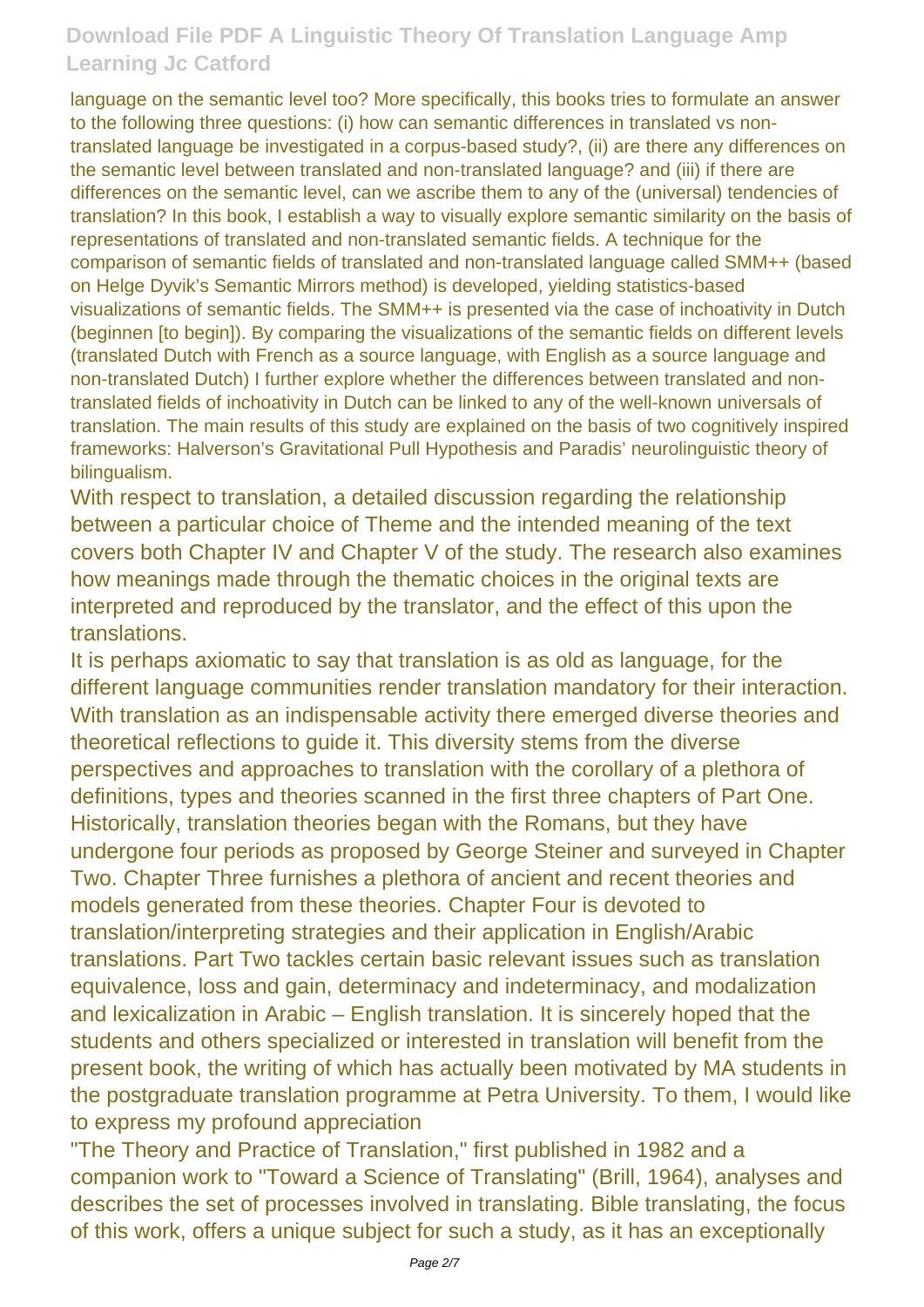long history, involves more than 2,000 languages, a vast range of cultures and a broader range of literary structures than any other type of translating. Not only of interest to Biblical scholars, therefore, this work explores issues of textual meanings and the procedures for communicating these meanings into other languages and cultures.

Spanning the centuries, from the seventeenth to the twentieth, and ranging across cultures, from England to Mexico, this collection gathers together important statements on the function and feasibility of literary translation. The essays provide an overview of the historical evolution in thinking about translation and offer strong individual opinions by prominent contemporary theorists. Most of the twenty-one pieces appear in translation, some here in English for the first time and many difficult to find elsewhere. Selections include writings by Scheiermacher, Nietzsche, Ortega, Benjamin, Pound, Jakobson, Paz, Riffaterre, Derrida, and others. A fine companion to The Craft of Translation, this volume will be a valuable resource for all those who translate, those who teach translation theory and practice, and those interested in questions of language philosophy and literary theory.

A Linguistic Theory of TranslationAn Essay in Applied LinguisticsA Linguistic Theory of TranslationA Linguistic Theory of TranslationAn Essay in Applied LinguisticsA linguistic theory of translation, by j.c. catfordA Linguistic Theory of TranslationA Linguistic Theory of TranslationA Linguistic Theory of Translation - An Essay in Applied LingA Linguistic Theory of TranslationAn Essay in Applied LinguisticsA Linguistic Theory of TranslationTranslation and LanguageRoutledge This exciting new book explores the present relevance of translation theory to practice. A range of perspectives provides both current theoretical insights into the relevance of theory to translation and also offers first-hand experiences of applying appropriate strategies and methods to the practice and description of translation. The individual chapters in the book explore theoretical pronouncements and practical observations grouped in topics that include theory and creativity, translation and its relation with linguistics, gender issues and more. The book features four parts: it firstly deals with how theories from both within translation studies and from other disciplines can contribute to our understanding of the practice of translation; secondly, how theory can be reconceptualized from examining translation in practice; thirdly reconceptualizing practice from theory; and finally Eastern European and Asian perspectives of how translation theory and practice inform one another. The chapters all show examples from theoretical and practical as well as pedagogical issues ensuring appeal for a wide readership. This book will appeal to advanced level students, researchers and academics in translation studies.

The Routledge Handbook of Translation Studies and Linguistics explores the interrelationships between Translation Studies and Linguistics in six sections of state-of-the-art chapters, written by leading specialists from around the world. The first part, on the nature of language, translation and interpreting, begins by addressing the relationships between translation studies and linguistics as major topics of study in themselves before focusing, in individual chapters, on the relationships between translation on the one hand and semantics, semiotics and the sound system of language on the other. Part II is concerned with the nature of meaning and the ways in which meaning can be shared or semi-shared in texts pairs that are related to each other as first-written texts and their translations, while Part III focuses on relationships between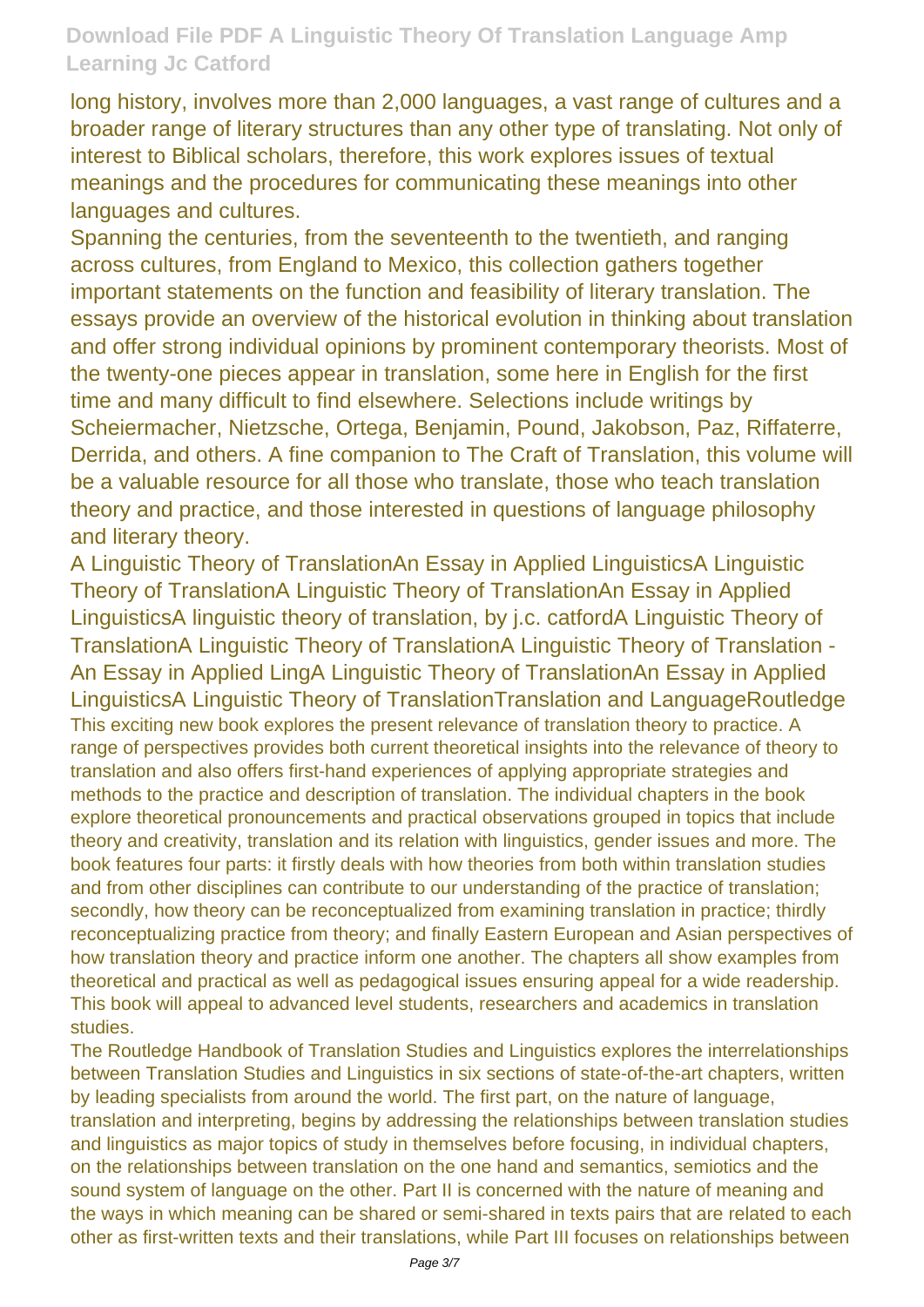translation and interpreting and the written and spoken word. In part IV, the users of language, and language in use in situations involving more than one language are covered, and in Part V technological tools that can assist language users are brought onto the scene. Finally, Part VI presents chapters on the links between areas of applied linguistics and translation and interpreting. With an introduction by the editor and an extensive bibliography, this handbook is an indispensable resource for advanced students of translation studies, interpreting studies and applied linguistics.

Translation has played a vital part in the history of literature throughout the English-speaking world. Offering for the first time a comprehensive view of this phenomenon, this pioneering fivevolume work casts a vivid new light on the history of English literature. Incorporating critical discussion of translations, it explores the changing nature and function of translation and the social and intellectual milieu of the translators.

This volume outlines a theory of translation, set within the framework of Peircean semiotics, which challenges the linguistic bias in translation studies by proposing a semiotic theory that accounts for all instances of translation, not only interlinguistic translation. In particular, the volume explores cases of translation which does not include language at all. The book begins by examining different conceptualizations of translation to highlight how linguistic bias in translation studies and semiotics has informed these fields and their development. The volume then outlines a complexity theory of translation based on semiotics which incorporates process philosophy, semiotics, and translation theory. It posits that translation is the complex systemic process underlying semiosis, the result of which produces semiotic forms. The book concludes by looking at the implications of this conceptualization of translation on social-cultural emergence theory through an interdisciplinary lens, integrating perspectives from semiotics, social semiotics, and development studies. Paving the way for scholars to analyze translational aspects of all semiotic phenomena, this volume is essential reading for graduate students and researchers in translation studies, semiotics, multimodal studies, cultural studies, and development studies.

Linguistics: The Cambridge Survey is a comprehensive introduction to current research in all branches of the field of linguistics, from syntactic theory to ethnography of speaking, from signed language to the mental lexicon, from language acquisition to discourse analysis. Each chapter has been written by a specialist particularly distinguished in his or her field who has accepted the challenge of reviewing the current issues and future prospects in sufficient depth for the scholar and with sufficient clarity for the student. Each volume can be read independently and has a particular focus. Volume I covers the internal structure of the language faculty itself, while Volume II considers the evidence for, and the implications of, a generativist approach to language. Psycholinguistics and neurolinguistics are covered in Volume III, and Volume IV concentrates on sociolinguistics and the allied fields of anthropological linguistics and discourse and conversation analysis. Several of the chapters in the work concentrate on the interface between different aspects of linguistic theory or the boundaries between linguistic theory and other disciplines. Thus in both its scope and in its approach the Survey is a unique and fundamental work of reference. It undoubtedly fulfils the editor's principal aim of providing a wealth of information, insight and ideas that will excite and challenge all readers with an interest in linguistics.

This book is about the limits of machine translation. It is widely recognized that machine translation systems do much better on domain-specific controlled-language texts (domain texts for short) than on dynamic general-language texts (general texts for short). The authors explore this general domain distinction and come to some uncommon conclusions about the nature of language. Domain language is claimed to be made possible by general language, while general language is claimed to be made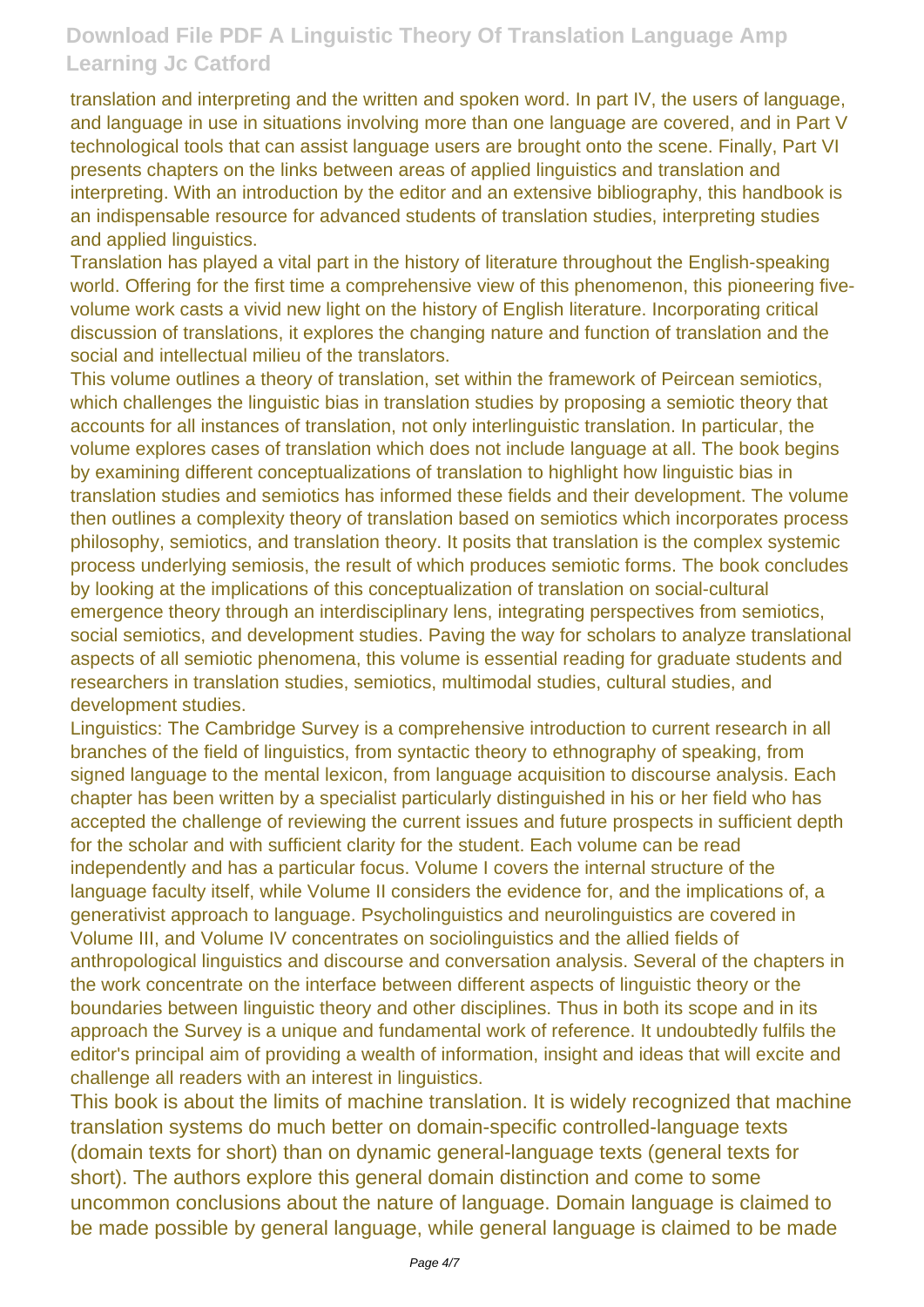possible by the ethical dimensions of relationships. Domain language is unharmed by the constraints of objectivism, while general language is suffocated by those constraints. Along the way to these conclusions, visits are made to Descartes and Saussure, to Chomsky and Lakoff, to Wittgenstein and Levinas. From these conclusions, consequences are drawn for machine translation and translator tools, for linguistic theory and translation theory. The title of the book does not question whether language is possible; it asks, with wonder and awe, why communication through language is possible.

In Other Words is the definitive coursebook for anyone studying translation. Assuming no knowledge of foreign languages, it offers both a practical and theoretical guide to translation studies, and provides an important foundation for training professional translators. Drawing on modern linguistic theory, this best-selling text provides a solid base to inform and guide the many key decisions trainee translators have to make. Each chapter offers an explanation of key concepts, identifies potential sources of translation difficulties related to those concepts, and illustrates various strategies for resolving these difficulties. Authentic examples of translated texts from a wide variety of languages are examined, and practical exercises and further reading are included at the end of each chapter. The second edition has been fully revised to reflect recent developments in the field and new features include: A new chapter that addresses issues of ethics and ideology, in response to increased pressures on translators and interpreters to demonstrate accountability and awareness of the social impact of their decisions. Examples and exercises from new genres such as audiovisual translation, scientific translation, oral interpreting, website translation, and news/media translation. New project-driven exercises designed to support MA dissertation work Updated references and further reading. A companion website featuring further examples and tasks Written by Mona Baker, a leading international figure in the field, this key text is the essential coursebook for any student of translation studies.

This book introduces formal grammar theories that play a role in current linguistic theorizing (Phrase Structure Grammar, Transformational Grammar/Government & Binding, Generalized Phrase Structure Grammar, Lexical Functional Grammar, Categorial Grammar, Head-?Driven Phrase Structure Grammar, Construction Grammar, Tree Adjoining Grammar). The key assumptions are explained and it is shown how the respective theory treats arguments and adjuncts, the active/passive alternation, local reorderings, verb placement, and fronting of constituents over long distances. The analyses are explained with German as the object language. The second part of the book compares these approaches with respect to their predictions regarding language acquisition and psycholinguistic plausibility. The nativism hypothesis, which assumes that humans posses genetically determined innate language-specific knowledge, is critically examined and alternative models of language acquisition are discussed. The second part then addresses controversial issues of current theory building such as the question of flat or binary branching structures being more appropriate, the question whether constructions should be treated on the phrasal or the lexical level, and the question whether abstract, non-visible entities should play a role in syntactic analyses. It is shown that the analyses suggested in the respective frameworks are often translatable into each other. The book closes with a chapter showing how properties common to all languages or to certain classes of languages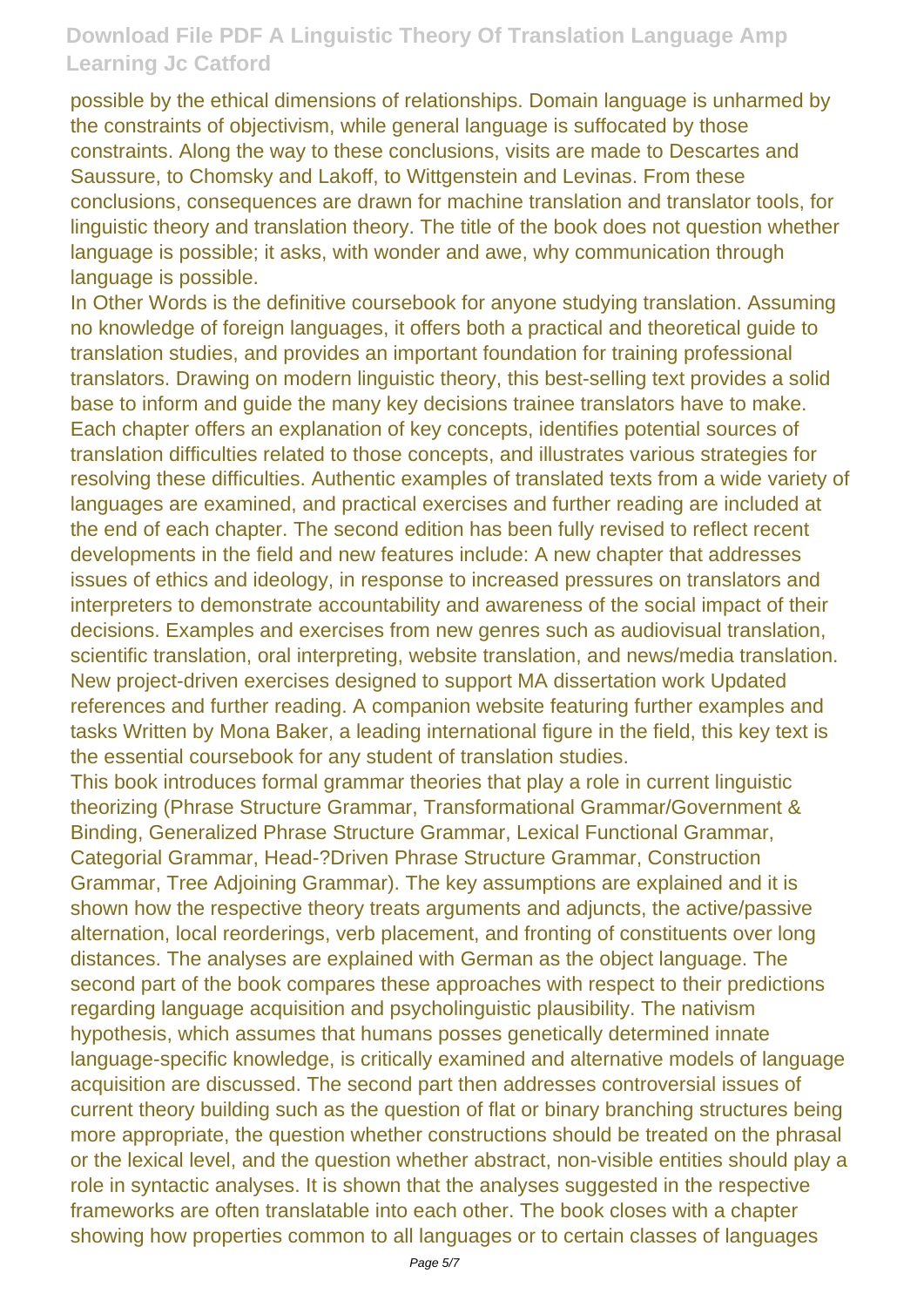can be captured. This book is a new edition of http://langsci-press.org/catalog/book/25 and http://langsci-press.org/catalog/book/195.

How can theories of language development be understood and applied in your language classroom?By presenting a range of linguistic perspectives from formal to functional to cognitive, this book highlights the relevance of second language acquisition research to the language classroom. Following a brief historical survey of the ways in which language has been viewed, Whong clearly discusses the basic tenets of Chomskyan linguistics, before exploring ten generalisations about second language development in terms of their implications for language teaching. Emphasising the formal generative approach, the book explores well-known language teaching methods, looking at the extent to which linguistic theory is relevant to the

different approaches. This is the first textbook to provide an explicit discussion of language teaching from the point of view of formal linguistics.

Since publication over twenty years ago, The Translator's Invisibility has provoked debate and controversy within the field of translation and become a classic text. Providing a fascinating account of the history of translation from the seventeenth century to the present day, Venuti shows how fluency prevailed over other translation strategies to shape the canon of foreign literatures in English and investigates the cultural consequences of the receptor values which were simultaneously inscribed and masked in foreign texts during this period. Reissued with a new introduction, in which the author provides a clear, detailed account of key concepts and arguments in order to issue a counterblast against simplistic interpretations, The Translator's Invisibility takes its well-deserved place as part of the Routledge Translation Classics series. This book is essential reading for students of translation studies at all levels.

Teaching students the core skills of becoming a translator, this fully revised second edition has been updated throughout to include an exploration of new technologies used by translators and a 'Useful Contacts' section detailing key organizations.

This is the first English translation of the seminal book by Katharina Reiß and Hans Vermeer, Grundlegung einer allgemeinen Translationstheorie, first published in 1984. The first part of the book was written by Vermeer and explains the theoretical foundations and basic principles of skopos theory as a general theory of translation and interpreting or 'translational action', whereas the second part, penned by Katharina Reiß, seeks to integrate her text-typological approach, first presented in 1971, as a 'specific theory' that focuses on those cases in which the skopos requires equivalence of functions between the source and target texts. Almost 30 years after it first appeared, this key publication is now finally accessible to the next generations of translation scholars. In her translation, Christiane Nord attempts to put skopos theory and her own concept of 'function plus loyalty' to the test, by producing a comprehensible, acceptable text for a rather heterogeneous audience of English-speaking students and scholars all over the world, at the same time as acting as a loyal intermediary for the authors, to whom she feels deeply indebted as a former student and colleague.